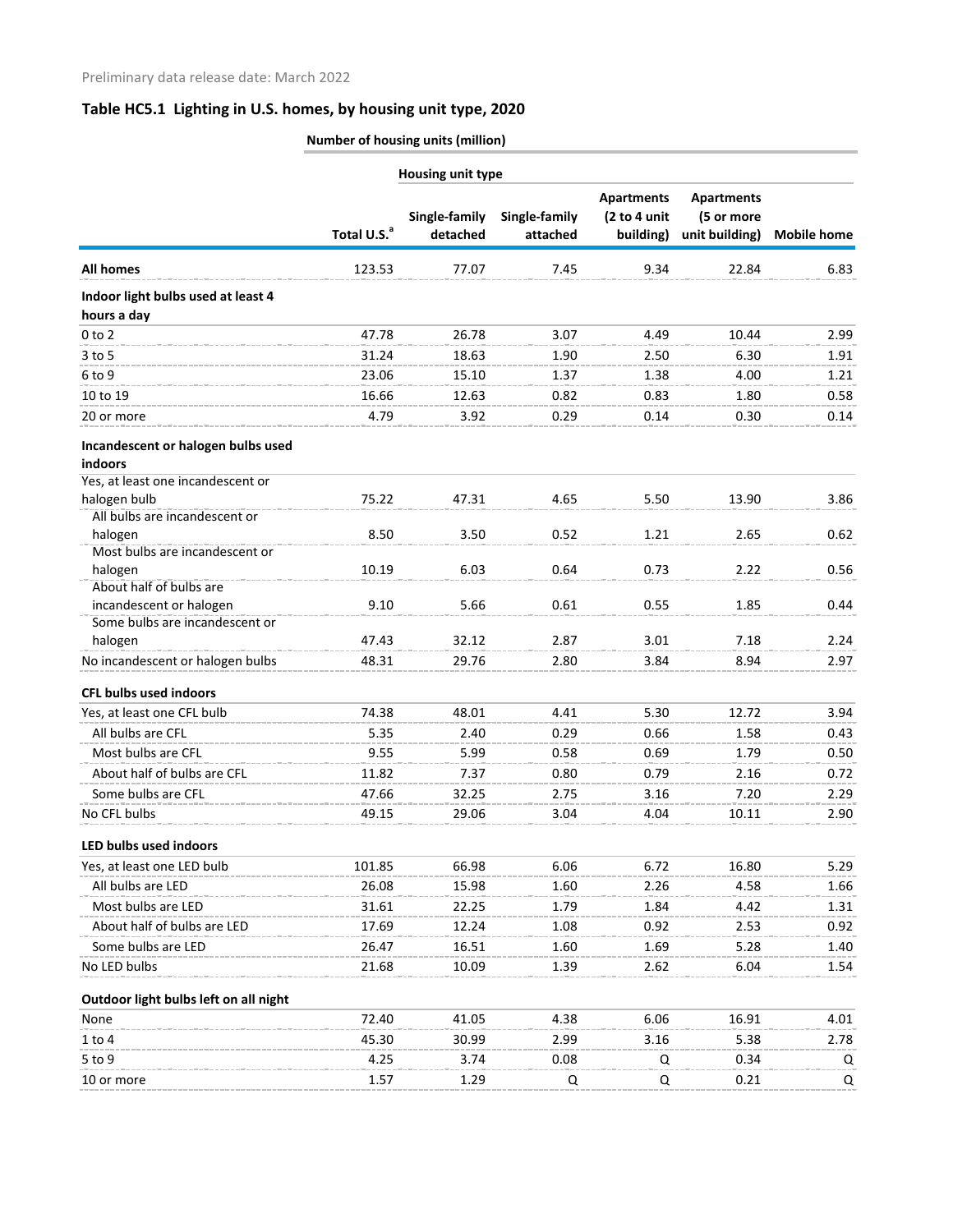#### **Table HC5.1 Lighting in U.S. homes, by housing unit type, 2020**

|                                                  | <b>Number of housing units (million)</b> |                          |                                         |                                         |                                            |                    |  |
|--------------------------------------------------|------------------------------------------|--------------------------|-----------------------------------------|-----------------------------------------|--------------------------------------------|--------------------|--|
|                                                  |                                          | <b>Housing unit type</b> |                                         |                                         |                                            |                    |  |
|                                                  | Total U.S. <sup>a</sup>                  | detached                 | Single-family Single-family<br>attached | Apartments<br>(2 to 4 unit<br>building) | Apartments<br>(5 or more<br>unit building) | <b>Mobile home</b> |  |
| <b>All homes</b>                                 | 123.53                                   | 77.07                    | 7.45                                    | 9.34                                    | 22.84                                      | 6.83               |  |
| Type of outdoor light bulbs left on all<br>night |                                          |                          |                                         |                                         |                                            |                    |  |
| At least 1 outdoor light bulb                    | 51.12                                    | 36.02                    | 3.07                                    | 3.28                                    | 5.93                                       | 2.82               |  |
| LED                                              | 33.26                                    | 25.58                    | 1.74                                    | 1.37                                    | 3.09                                       | 1.49               |  |
| <b>CFL</b>                                       | 8.39                                     | 5.76                     | 0.48                                    | 0.55                                    | 1.28                                       | 0.32               |  |
| Incandescent or halogen                          | 13.62                                    | 8.07                     | 1.03                                    | 1.48                                    | 1.94                                       | 1.09               |  |
| No outdoor light bulbs                           | 72.40                                    | 41.05                    | 4.38                                    | 6.06                                    | 16.91                                      | 4.01               |  |

Source: U.S. Energy Information Administration, Office of Energy Demand and Integrated Statistics, Form EIA-457A of the *2020 Residential Energy Consumption Survey*

Notes: Because of rounding, data may not sum to totals. See RECS Terminology for definition of terms used in these tables.

<sup>a</sup> Total U.S. includes all primary occupied housing units in the 50 states and the District of Columbia. Vacant housing units, seasonal units, second homes, military houses, and group quarters are excluded.

Q = Data withheld because either the relative standard error (RSE) was greater than 50 percent or fewer than 10 households in reporting sample. N = No households in reporting sample.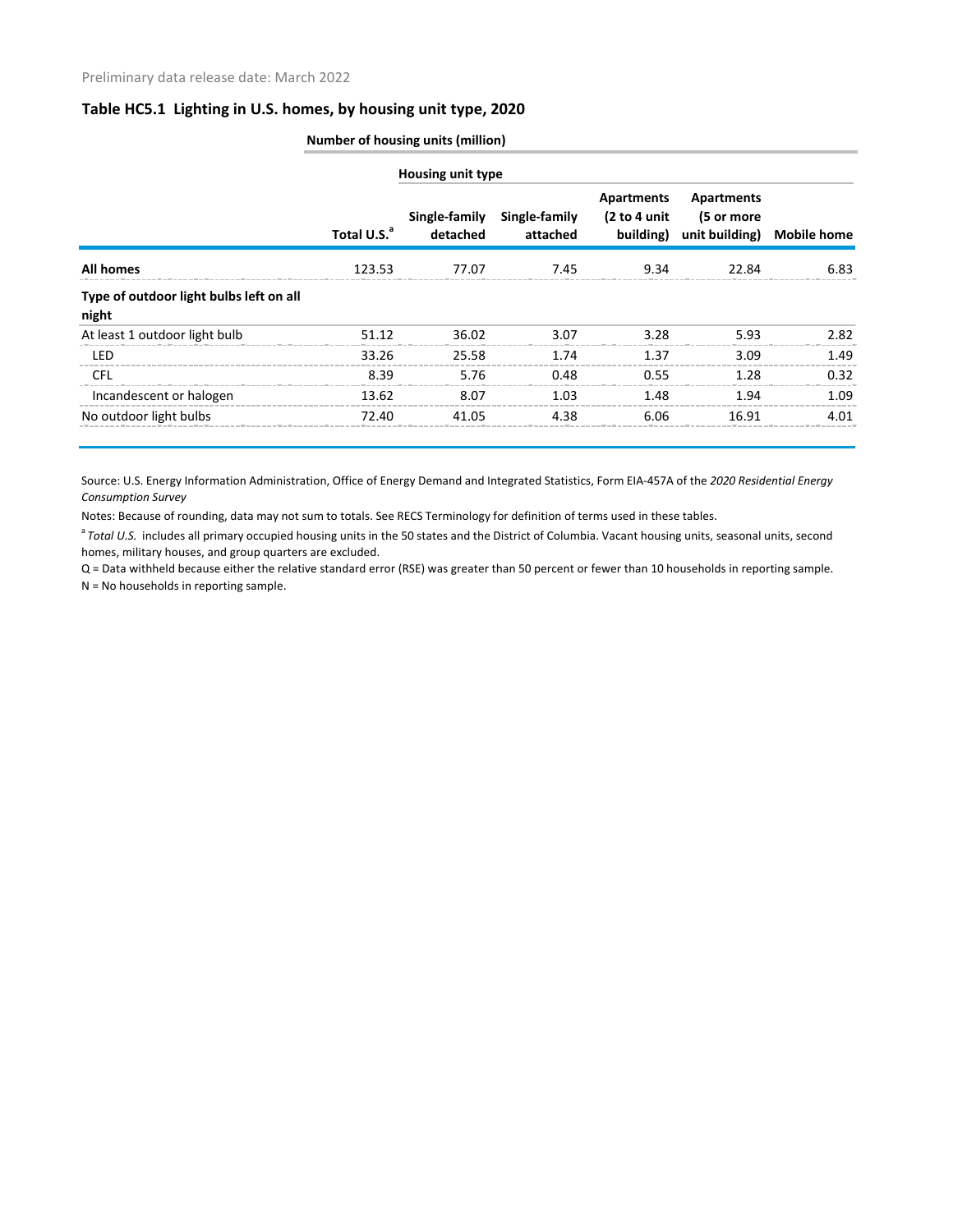# **Relative standard errors (RSEs) for Table HC5.1 Lighting in U.S. homes, by housing unit type, 2020**

|                                                              | Housing unit type       |                           |                           |                                                |                                                   |                    |  |
|--------------------------------------------------------------|-------------------------|---------------------------|---------------------------|------------------------------------------------|---------------------------------------------------|--------------------|--|
|                                                              | Total U.S. <sup>1</sup> | Single-family<br>detached | Single-family<br>attached | <b>Apartments</b><br>(2 to 4 unit<br>building) | <b>Apartments</b><br>(5 or more<br>unit building) | <b>Mobile home</b> |  |
|                                                              |                         |                           |                           |                                                |                                                   |                    |  |
| <b>All homes</b>                                             | 0.00                    | 0.00                      | 0.00                      | 0.00                                           | 0.00                                              | 0.00               |  |
| Indoor light bulbs used at least 4                           |                         |                           |                           |                                                |                                                   |                    |  |
| hours a day                                                  |                         |                           |                           |                                                |                                                   |                    |  |
| $0$ to $2$                                                   | 1.21                    | 1.40                      | 3.46                      | 4.19                                           | 2.41                                              | 3.84               |  |
| $3$ to $5$                                                   | 1.27                    | 1.67                      | 4.22                      | 6.88                                           | 3.58                                              | 5.63               |  |
| 6 to 9                                                       | 1.80                    | 1.88                      | 6.39                      | 7.29                                           | 4.55                                              | 7.64               |  |
| 10 to 19                                                     | 2.26                    | 2.41                      | 7.89                      | 11.83                                          | 7.35                                              | 10.55              |  |
| 20 or more                                                   | 4.44                    | 4.20                      | 13.79                     | 28.76                                          | 21.84                                             | 24.64              |  |
| Incandescent or halogen bulbs used                           |                         |                           |                           |                                                |                                                   |                    |  |
| indoors                                                      |                         |                           |                           |                                                |                                                   |                    |  |
| Yes, at least one incandescent or                            |                         |                           |                           |                                                |                                                   |                    |  |
| halogen bulb                                                 | 0.70                    | 0.68                      | 2.20                      | 3.14                                           | 1.86                                              | 3.47               |  |
| All bulbs are incandescent<br>Most bulbs are incandescent or | 3.27                    | 4.37                      | 8.60                      | 9.26                                           | 6.04                                              | 11.25              |  |
| halogen                                                      | 2.70                    | 3.45                      | 9.36                      | 12.60                                          | 6.52                                              | 13.04              |  |
| About half of bulbs are                                      |                         |                           |                           |                                                |                                                   |                    |  |
| incandescent or halogen                                      | 2.52                    | 3.14                      | 9.19                      | 14.21                                          | 7.64                                              | 13.74              |  |
| Some bulbs are incandescent or                               |                         |                           |                           |                                                |                                                   |                    |  |
| halogen                                                      | 1.03                    | 1.18                      | 3.53                      | 5.19                                           | 3.35                                              | 5.88               |  |
| No incandescent or halogen bulbs                             | 1.08                    | 1.09                      | 3.65                      | 4.49                                           | 2.90                                              | 4.51               |  |
| <b>CFL bulbs used indoors</b>                                |                         |                           |                           |                                                |                                                   |                    |  |
| Yes, at least one CFL bulb                                   | 0.57                    | 0.75                      | 2.34                      | 3.36                                           | 1.82                                              | 3.59               |  |
| All bulbs are CFL                                            | 4.82                    | 6.15                      | 13.18                     | 14.39                                          | 8.19                                              | 15.71              |  |
| Most bulbs are CFL                                           | 2.85                    | 3.36                      | 9.74                      | 13.16                                          | 6.94                                              | 12.31              |  |
| About half of bulbs are CFL                                  | 2.75                    | 3.20                      | 9.13                      | 11.56                                          | 7.89                                              | 9.41               |  |
| Some bulbs are CFL                                           | 1.02                    | 1.12                      | 3.50                      | 4.30                                           | 3.23                                              | 5.29               |  |
| No CFL bulbs                                                 | 0.87                    | 1.24                      | 3.41                      | 4.40                                           | 2.28                                              | 4.87               |  |
| LED bulbs used indoors                                       |                         |                           |                           |                                                |                                                   |                    |  |
| Yes, at least one LED bulb                                   | 0.40                    | 0.42                      | 1.44                      | 2.36                                           | 1.33                                              | 1.88               |  |
| All bulbs are LED                                            | 1.33                    | 1.79                      | 4.61                      | 6.84                                           | 4.38                                              | 6.30               |  |
| Most bulbs are LED                                           | 1.48                    | 1.49                      | 4.30                      | 7.39                                           | 3.94                                              | 6.80               |  |
| About half of bulbs are LED                                  | 1.88                    | 2.13                      | 7.22                      | 11.56                                          | 6.63                                              | 11.91              |  |
| Some bulbs are LED                                           | 1.53                    | 1.89                      | 5.20                      | 5.75                                           | 4.20                                              | 7.42               |  |
| No LED bulbs                                                 | 1.90                    | 2.82                      | 6.28                      | 6.04                                           | 3.71                                              | 6.46               |  |
| Outdoor light bulbs left on all night                        |                         |                           |                           |                                                |                                                   |                    |  |
| None                                                         | 0.66                    | 0.80                      | 2.30                      | 2.65                                           | 1.24                                              | 2.86               |  |
| $1$ to $4$                                                   | 0.99                    | 0.94                      | 3.35                      | 5.10                                           | 3.94                                              | 4.31               |  |
| 5 to 9                                                       | 4.74                    | 5.23                      | 27.51                     | 42.04                                          | 19.41                                             | 60.24              |  |
| 10 or more                                                   | 6.76                    | 7.54                      | 87.76                     | 48.78                                          | 24.23                                             | 100.47             |  |

**RSEs for number of housing units**